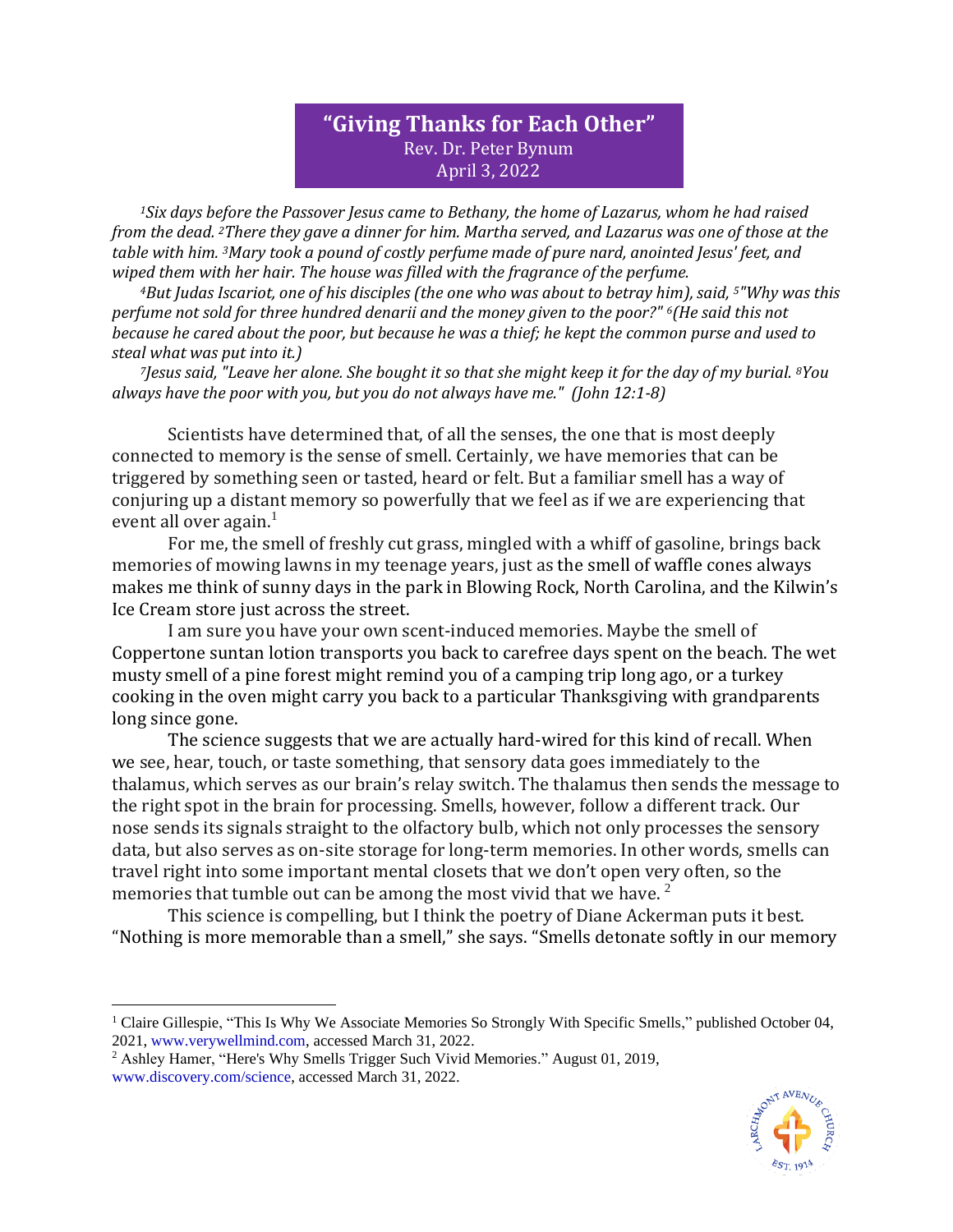like poignant land mines hidden under the weedy mass of years. Hit a tripwire of smell and memories explode all at once. A complex vision leaps out of the undergrowth."<sup>3</sup>

I expect this story from John's gospel became one of those "poignant land mines" in this family's collective memory. To understand where they are, we have to start with where they had been. Not long before, the brother of Martha and Mary, Lazarus, had become deathly ill. They sent for Jesus in the hope that he might heal their brother, but it took Jesus a while to get there. Lazarus died, was prepared for burial and laid in a tomb. A few days later, Jesus finally arrives to a heartbroken household. He is so deeply moved by Mary and Martha's grief that he begins to cry. They follow him to the tomb, where he instructs them to roll the stone away and open the tomb.

Martha protests immediately. "Lord," she says, already there is a stench because he has been dead for four days."

But Jesus persisted. "Did I not tell you that if you believed, you would see the glory of God?"

So, they rolled away the stone, and Jesus began to pray. And then "he cried with a loud voice, 'Lazarus, come out!" [And] the dead man came out, his hands and feet bound with strips of cloth, and his face wrapped in a cloth. Jesus said to them, 'Unbind him, and let him go.'" 4

If you've ever had a small animal die in your chimney, or in the crawlspace under your house, you can imagine the sensory blast that family received when they rolled the stone away, not to mention when they unwrapped the burial clothes. The stench of death surrounded them, got in their own hair and on their own clothes. But imagine the explosive recollection that smell would later bring them, as they remembered the day when their lost brother was brought back to them.

And now, in the next chapter of the story, another happy trip wire is laid in a family's memories, as people who are so incredibly thankful for what Jesus has done for them host a celebratory dinner party in his honor. The resurrected Lazarus sits at the table with Jesus, and I have to wonder – was the smell completely gone? How many baths does it take to wash away the stench of four days of death?

But in that moment, another odor -- a much more pleasing odor -- fills the room as Mary opens up a container of pure nard. The extravagance of her offering is made clear in the text. One denarius amounted to roughly one day's wage, so the cost of a container worth three hundred would represent more than 80% of a person's annual income. As she empties the full contents out over Jesus' feet, we are told that the whole house was filled with "the fragrance of the perfume." The smell of death is suddenly overcome by the smell of life – or what Biblical scholar Karoline Lewis has called "the smell of extravagant love."<sup>5</sup>

The only one not transported by this generous outpouring of thanksgiving was Judas. Admittedly, he speaks in rational terms. The perfume could have been used another way. It could have been sold and the money given to the poor. But somehow his comment does not smell quite right. There is at least a whiff of selfishness and bitterness in his voice, and that sense is confirmed by the text. Judas wasn't worried about the poor. He was upset

<sup>3</sup> https://defeatdespair.com/2021/07/27/like-poignant-land-mines-2/

<sup>4</sup> John 11:38-44.

<sup>5</sup> Karoline Lewis<https://www.workingpreacher.org/dear-working-preacher/simultaneous-smells>